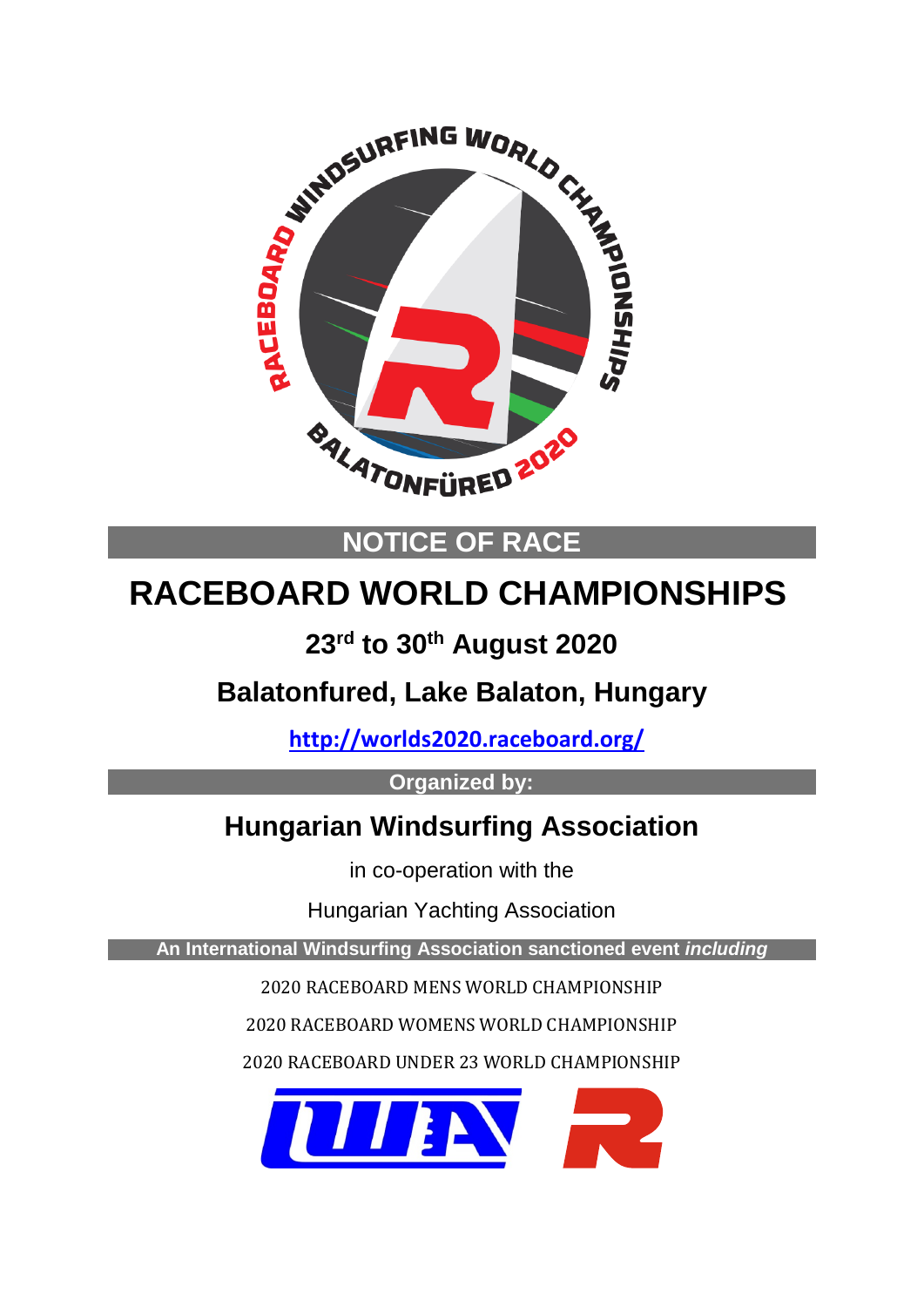# **RULES**

- 1.1 The event will be governed by the rules as defined in The Racing Rules of Sailing **[Windsurfing Edition](https://www.sailing.org/tools/documents/RacingRulesofSailingWindsurfingEditionfor20172020-%5B24077%5D.pdf)** (**WCR**)
- 1.2 No national prescriptions will apply.
- 1.3 If there is a conflict between languages the English text will take precedence.
- 1.4 If there is a conflict between the Notice of Race and the Sailing Instructions, the Sailing Instructions will take precedence.

# **2 ADVERTISING**

Boards may be required to display advertising chosen and supplied by the organizing authority. World Sailing Regulation 20 'Advertising Code' shall apply.

# **3 DIVISIONS**

# 3.1 **Under 23 Championship (RU23WC)**

- 3.1.1. This championship is open to both Men and Women.
- 3.1.2. An Under 23 competitor shall be aged 22 or younger (born 1998 or later);
- 3.1.3. A Youth shall be a competitor under 20 years of age (born 2001 or later).
- 3.2 **Age sub-divisions – Mens (RMWC) and Womens (RWWC)Championship:**
- 3.2.1. A competitor may only enter one age sub-division.
- 3.2.2 A Master shall be a competitor aged 40 or older (born in 1979 or earlier);
- 3.2.3 A Grandmaster shall be a competitor aged 50 or older (born in 1969 or earlier);
- 3.2.4 A Veteran shall be a competitor aged 60 or older (born in 1959 or earlier).
- 3.3 **Weight sub-divisions**. A Lightweight is a man who weighs less than 82kg; a Heavyweight is a man who weighs more than 78kg. A competitor shall stay within the chosen weight group throughout the regatta to remain eligible for the prize.
- 3.4 A minimum of 5 competitors is required to constitute a sub-division for prizes.

# **4 ELIGIBILITY AND ENTRY**

- 4.1 Entries shall meet the requirements of World Sailing Regulation 19-Eligibility Code.
- 4.2 Competitors shall be members of a National Class Association which is a paid up member of the relevant class association, or of the IWA. Membership formalities may be completed on site.
- 4.3 Eligible competitors for the Championship may **[enter online](https://registration.internationalwindsurfing.com/en/events/register/id/296)** credit/debit card or bank transfer payment required.
	- 4.3.1 An entry is not valid until paid.
- 4.3.2 Online entry will close on **August 17th 2020**.
- 4.4 The following shall be presented by **competitors** upon registration at the race office:
	- Evidence of valid third party insurance
	- Proof of age
	- **[Parental Permission Form](http://internationalwindsurfing.com/userfiles/documents/Parental_Permission_Form_Raceboard_WC_2020.pdf)** *for those under the age of 18*

# 4.5 **Support personnel** may **[register online](https://registration.internationalwindsurfing.com/en/events/register/id/297)**

- 4.6 and the following shall be presented upon registration at the race office:
	- Boat Driving Licence (if applicable)
	- Evidence of valid third party insurance

# **5 ENTRY FEES**

5.1 The required entry fee is 220 euro, **discounted to 180 euro if paid by July 26th**.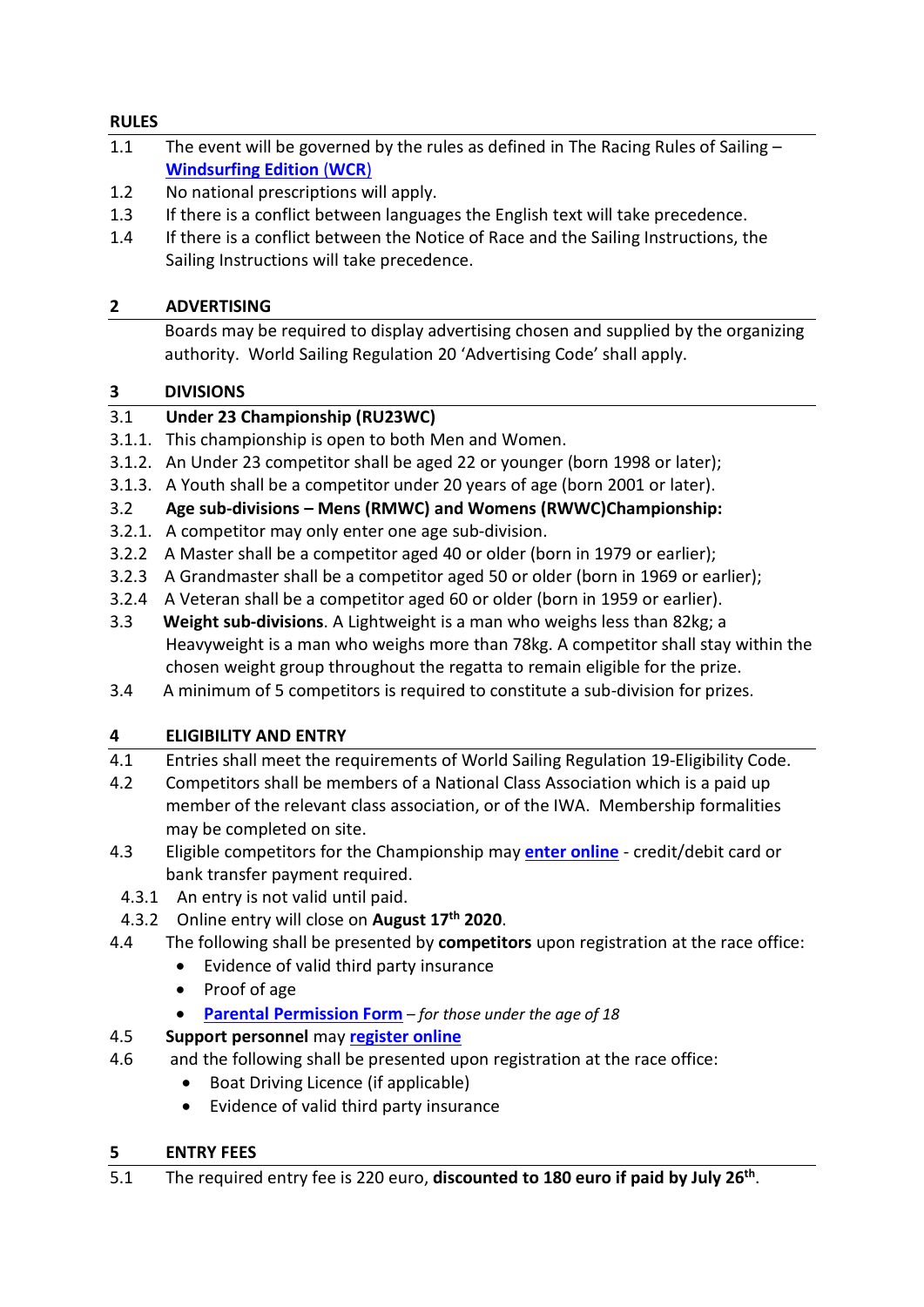- 5.2 A fee of 30 euro is required for support personnel.
- 5.3 Entry fees paid at registration shall be paid in cash Euros.
- 5.4 Late entries and payments after August  $17<sup>th</sup>$  may be surcharged 20 euro.
- 5.5 Entry fees for the Championship paid by bank transfer to: Account Name: The International Windsurfing Association Bank Details: Barclays Bank Plc, GB IBAN: GB05 BUKB 2008 4452 9772 99 SWIFTBIC: BUKBGB22 Please include "**RBWC**" in your payment advice and e-mail confirmation of payment to: [iwaoffice@internationalwindsurfing.com](mailto:iwaoffice@internationalwindsurfing.com)

# **6 RACE FORMAT**

- 6.1 The Championship shall be a "*racing",* "open entry", events.
- 6.2 U23 Women and Women may race together.
- 6.3 There shall be a maximum 4 races per day, in a maximum 15 race series.
- 6.4 Three races are required to validate the championship.

# **7 SCHEDULE**

7.1

| Sat/Sun 22/23 August  |                 | Arrival and training          |
|-----------------------|-----------------|-------------------------------|
| Monday 24 August      | $10:00 - 17:00$ | Registration                  |
|                       | 19:00           | Opening ceremony              |
| Tuesday 25 August     | 9:00            | Skippers meeting              |
| to Saturday 29 August | 10:00           | First possible warning signal |
| Saturday 29 August    | 17:00           | Last possible warning signal  |
|                       | 20:00           | Prize giving ceremony         |
| Sunday 30 August      |                 | Departure                     |

# **8 EQUIPMENT & EQUIPMENT INSPECTION**

- 8.1 An **[Equipment Inspection Form](https://form.jotformeu.com/90302675629359)** shall be completed and returned to the Event Equipment Inspectors by the close of registration.
- 8.2 Equipment inspections may be made at any time during the event.
- 8.3 Upon completion of registration and until the end of the event, at all times when ashore except when launching and retrieving, all equipment shall be kept in their assigned places at event site. Removal of any equipment from the event site requires prior written approval from the race committee.

# **9 SAILING INSTRUCTIONS**

The sailing instructions (SI's) will be available upon registration. Any changes to the SI's shall be approved by the Class Representative at the event.

# **10 COURSES**

Courses will be as described in the sailing instructions.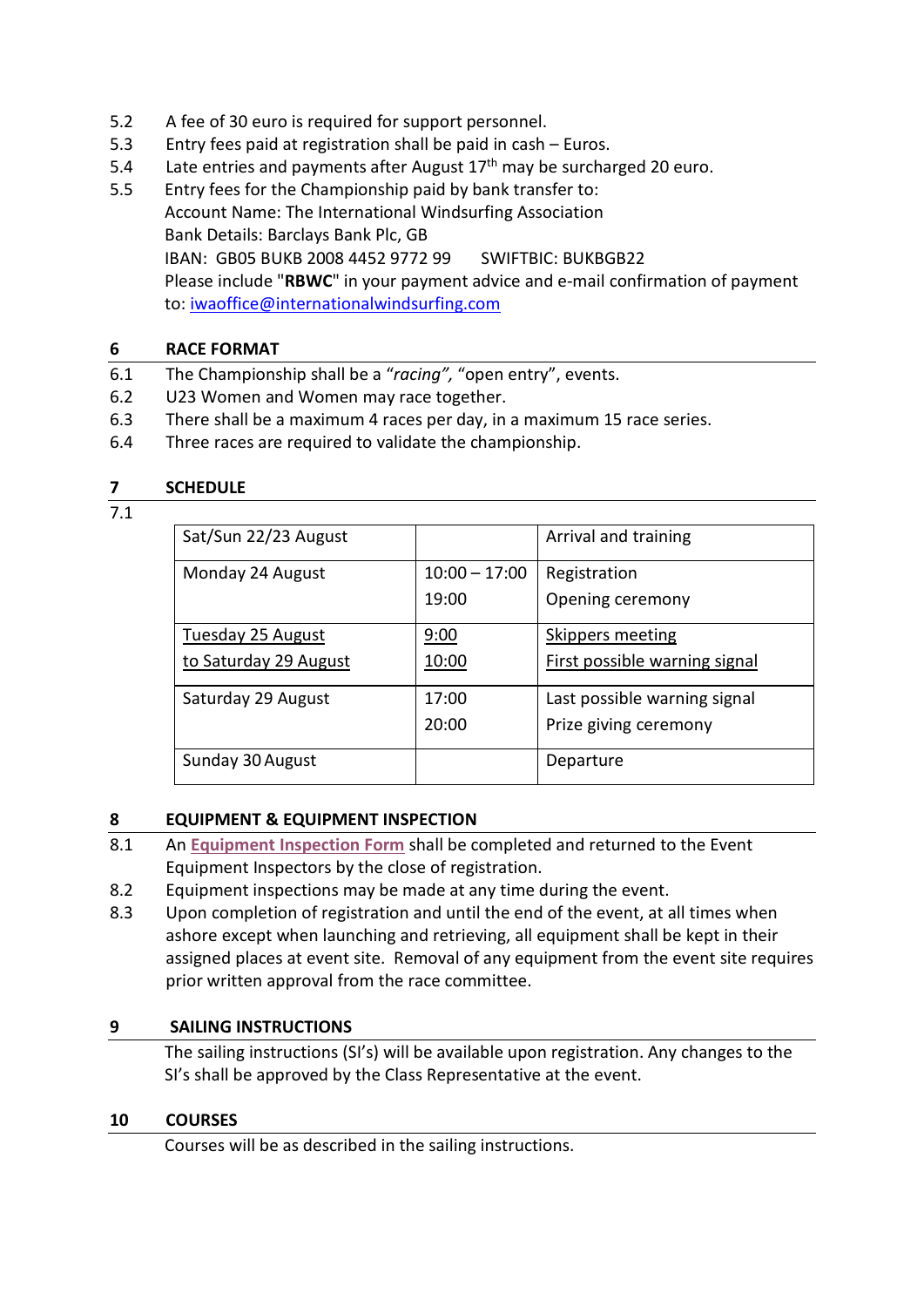#### **11 INTERNATIONAL JURY**

An International Jury may be appointed in accordance with WCR Appendix N. There shall be no appeal from their decisions in accordance with WCR 70.5.

#### **12 SCORING**

Scoring will be according to the WCR Appendix A.

#### **13 SUPPORT BOATS**

Support boats shall be registered at the race office. Support boats shall carry adequate personal buoyancy for every crew member (see 14.2). Charter is available, contact: Lorand Utassy, email: hun071@gmail.com

#### **14 SAFETY**

- 14.1 Personal buoyancy is mandatory for every competitor.
- 14.2 A personal flotation device shall conform to the minimum standard of ISO 12402-5 (level 50), or as specified in the SI's.

#### **15 PRIZES**

- 15.1 Prizes may be awarded to the first 3 competitors of a properly constituted division.
- 15.2 The first Man in the **RMWC** shall be known as '**2020 Raceboard Men's World Champion.'**
- 15.3 The first Woman in the **RWWC** shall be known as '**2020 Raceboard Women's World Champion.'**
- 15.4 The first competitor in the **RU23WC** shall be known as **– '2020 Raceboard Under 23 World Champion'.**

#### **16 OFFICIAL CEREMONIES**

Competitors are requested to attend the event's social functions; **Prize winners may forfeit prizes for non-attendance at the prize giving ceremony.**

#### **17 RISK STATEMENT**

- 17.1 Rule 4 of the WCR states: "The responsibility for a board's decision to participate in a race or to continue to race is hers alone." Sailing is by its nature an unpredictable sport and therefore inherently involves an element of risk. By taking part in the event, each competitor agrees and acknowledges that:
- 17.1.1 They are aware of the inherent element of risk involved in the sport and accept responsibility for the exposure of themselves and their board to such inherent risk whilst taking part in the event;
- 17.1.2 They are responsible for the safety of themselves, their board and their other property whether afloat or ashore;
- 17.1.3 They accept responsibility for any injury, damage or loss to the extent caused by their own actions or omissions;
- 17.1.4 Their board and other equipment is in good order, equipped to sail in the event and they are fit to participate;
- 17.1.5 The provision of a race management team, patrol boats and other officials and volunteers by the race organizer does not relieve them of their own responsibilities;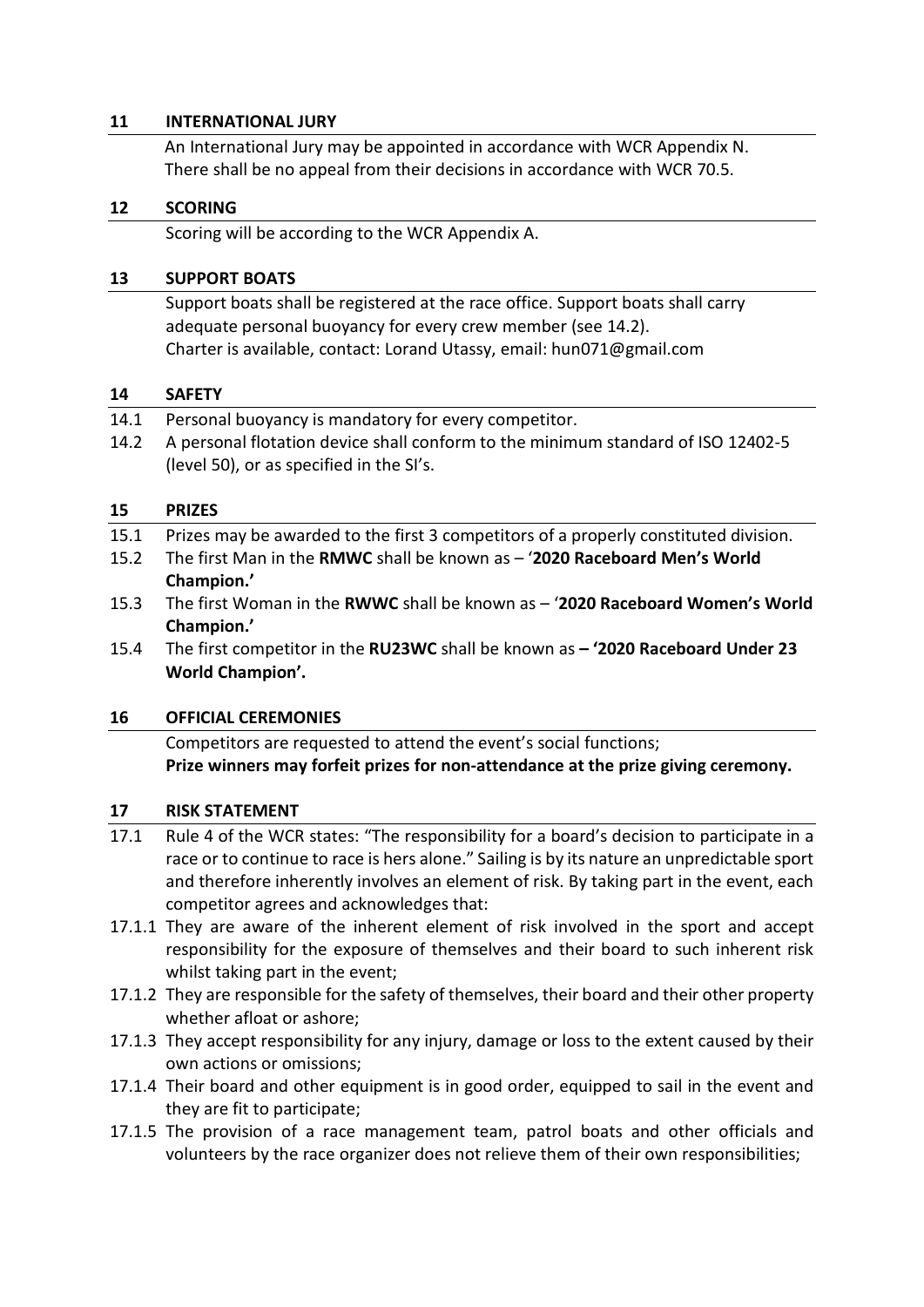- 17.1.6 The provision of patrol boat cover is limited to such assistance, particularly in extreme weather conditions, as can be practically provided in the circumstances;
- 17.1.7 The fact that the Race Committee conducts inspections, or not, of a board does not reduce the responsibilities of each competitor set out in this Notice of Race.

### **18 INSURANCE**

Each participating board shall be insured with valid third party liability insurance with a minimum cover of €1,000,000 per event or the equivalent.

### **19 RIGHT TO USE NAME AND LIKENESS**

In registering for the event, competitors automatically grant to the Organising Authority the right in perpetuity to make, use and show from time to time at their discretion, any motion pictures, still pictures and live, taped or filmed television and other reproduction of them, taken during the period of the event, for the said Event as defined in the Notice of Race and Sailing Instructions in which he/she participates without compensation.

### **20 FURTHER INFORMATION**

- 20.1 Registration will take place at: Balatontourist Füred Camping and Holiday Village. Address: Balatonfüred, Széchenyi István u. 24, 8230, Hungary
- 20.2 For further information please contact: windsurf@hwa.hu

# **ADDITIONAL INFORMATION**

#### **ACCOMMODATION**

Official Accomodation Partner of the Raceboard World Championships is the Balatontourist Füred Camping and Holiday Village, the same camping where the championships is organized. Of course, you can do it on your own, but organiners are only responsible for the "Official Accomodation Partner".

**You can book campsites, bungallows, apaprtements with a discount price by sending an email with the requested information to the [raceboard@balatontourist.hu](mailto:raceboard@balatontourist.hu) email address.** All additional information is found at the Camping's website:

[https://www.balatontourist.hu/en/campsites-campings-accommodations-at-lake](https://www.balatontourist.hu/en/campsites-campings-accommodations-at-lake-balaton/fured)[balaton/fured](https://www.balatontourist.hu/en/campsites-campings-accommodations-at-lake-balaton/fured)

# **TRAVEL & TRANSFERS**

Organizers can arrange limited number of transfer for competitors, officials and equipment from Budapest Ferenc Liszt International Airport to Balatonfüred. If you claim this option, please contact the orgamnizers !

Contact info: Lorand Utassy, email: hun071@gmail.com